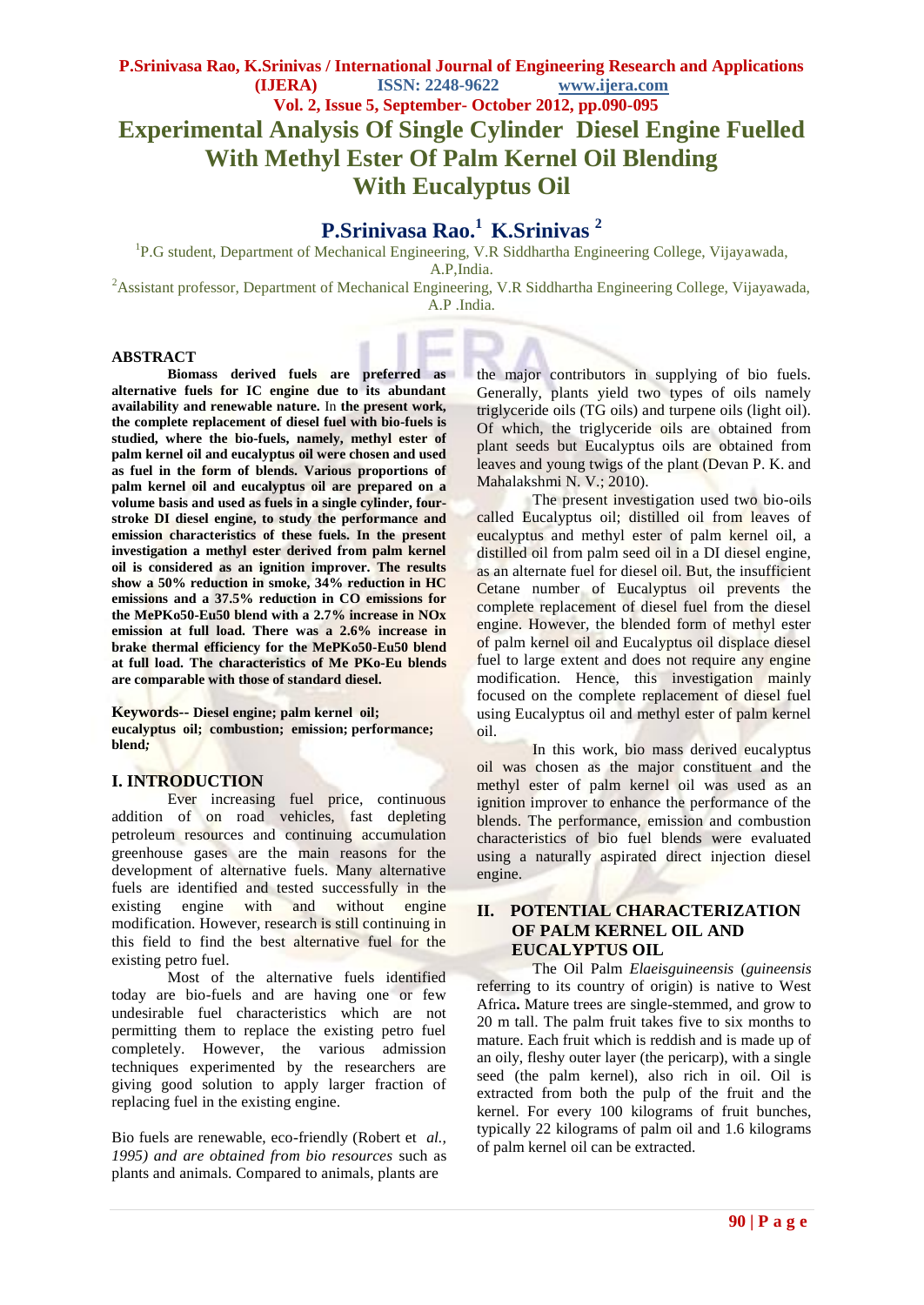A few eucalyptus species, mainly mallees produce leaf oil. The botanical name is *eucalyptus globulus*. These oils are composed of mixture of volatile organic compounds including hydrocarbons, alcohols, aldehydes, keytones, acids, ethers and esters. 1-8 cineole or simply cineole is active component of eucalyptus oil. Cineole is a cyclic ether with empirical formula  $C_{10}H_{18}O$  and systematic name1,3,3-trimethyl-2-oxabicyclo octane (Ramesh B et al (1994)).

It is sometimes traded commercially as eucalyptol. It is a colourless liquid over the temperature range  $0^0C$  to  $177^0C$  with a vapour pressure of  $69$ mmHg at  $20^0$ C and a strong characteristics odour.

## **III. PROPERTIES ANALYSIS**

The properties of methyl ester of palm kernel oil and eucalyptus oil are compared with diesel and given in table1.It is observed that both the oils have important properties comparable with those of diesel fuel. Viscosity, calorific value and density of blends of methyl ester palm kernel oil and eucalyptus oils are given in table 2. When eucalyptus oil which has high volatility and low viscosity, blended with MePKo; it resulted in a fuel with reduced viscosity and increased volatility. The reduction in viscosity and increase in heating value would result in better engine performance. The volatility of the blend also increased which results in fine atomization and better spray formation. The properties of blend like lower calorific value, flash point and viscosity are comparable with those of diesel oil, Eucalyptus oil

Table 1.Properties of diesel, palm kernel oil and Eucalyptus oil

| Properties                                                          | <b>Diesel</b> | Palm<br>kernel oil | Eucalyptus<br>oil |
|---------------------------------------------------------------------|---------------|--------------------|-------------------|
| Kinematic<br>viscosity at<br>$40^0$ C<br>$\text{(mm}^2/\text{sec})$ | $2 - 4$       | 4.839              | $1.6 - 2.1$       |
| Calorific<br>value KJ/kg                                            | 42,700        | 37,250             | 43270             |
| Pour<br>$point(^0C)$                                                | $-17$         | 2                  | $-12$             |
| Flash<br>$point(^{0}C)$                                             | 76            | 167                | 54                |
| Density<br>$(kg/m3)$ at<br>$15^0$ C                                 | 840           | 883                | 913               |

Table 2.Variation of calorific value and viscosity with respect to addition of eucalyptus oil.

| Oils\Blends                     | <b>Viscosity</b><br>(cst) | <b>Calorific</b><br>value<br>(KJ/kg) | <b>Density</b><br>$(kg/mm^3)$ |
|---------------------------------|---------------------------|--------------------------------------|-------------------------------|
| Diesel                          | 3.25                      | 42,700                               | 0.840                         |
| Palm kernel oil                 | 4.839                     | 37,250                               | 0.883                         |
| Eucalyptus oil                  | $\mathfrak{D}$            | 43,270                               | 0.913                         |
| MePKO $50-$<br>Eu <sub>50</sub> | 3.82                      | 41,820                               | 0884                          |
| $MePKO$ 40-<br>Eu60             | 3.48                      | 42,160                               | 0.880                         |
| $MePKO$ 30-<br>Eu70             | 3.15                      | 42,470                               | 0.886                         |
| $MePKO 20-$<br>Eu80             | 2.87                      | 42,750                               | 0.893                         |



Figure 1. Experimental Set up

1-Diesel Engine; 2- Eddy current Dynamometer; 3- Dynamometer Control; 4- Anti pulsating Drum; 5- EU blends; 6- P-IV computer with DAQ; 7- Gas Analyzer Fumigator; 8- Smoke sampling pump; 9- Exhaust temperature indicator; 10- Air inlet temperature indicator; 11- Two way valve; 12-Fuel Injection Pump; 13- Crank angle encoder; 14- Manometer.

It is capable of developing 3.72 kW at a constant speed of 1500 rpm and coupled to an eddy current dynamometer. The inlet side of the engine consists of anti-pulsating drum, air heater and air temperature measuring device. The exhaust side of the engine consists of EGT indicator, exhaust gas analyzer and smoke sampler. The setup also consists of a separate fuel measuring device for measuring consumption of diesel Bio fuel blends. A 64 bit DAQ system is also provided with the test rig to acquire crank angle and cylinder pressure data.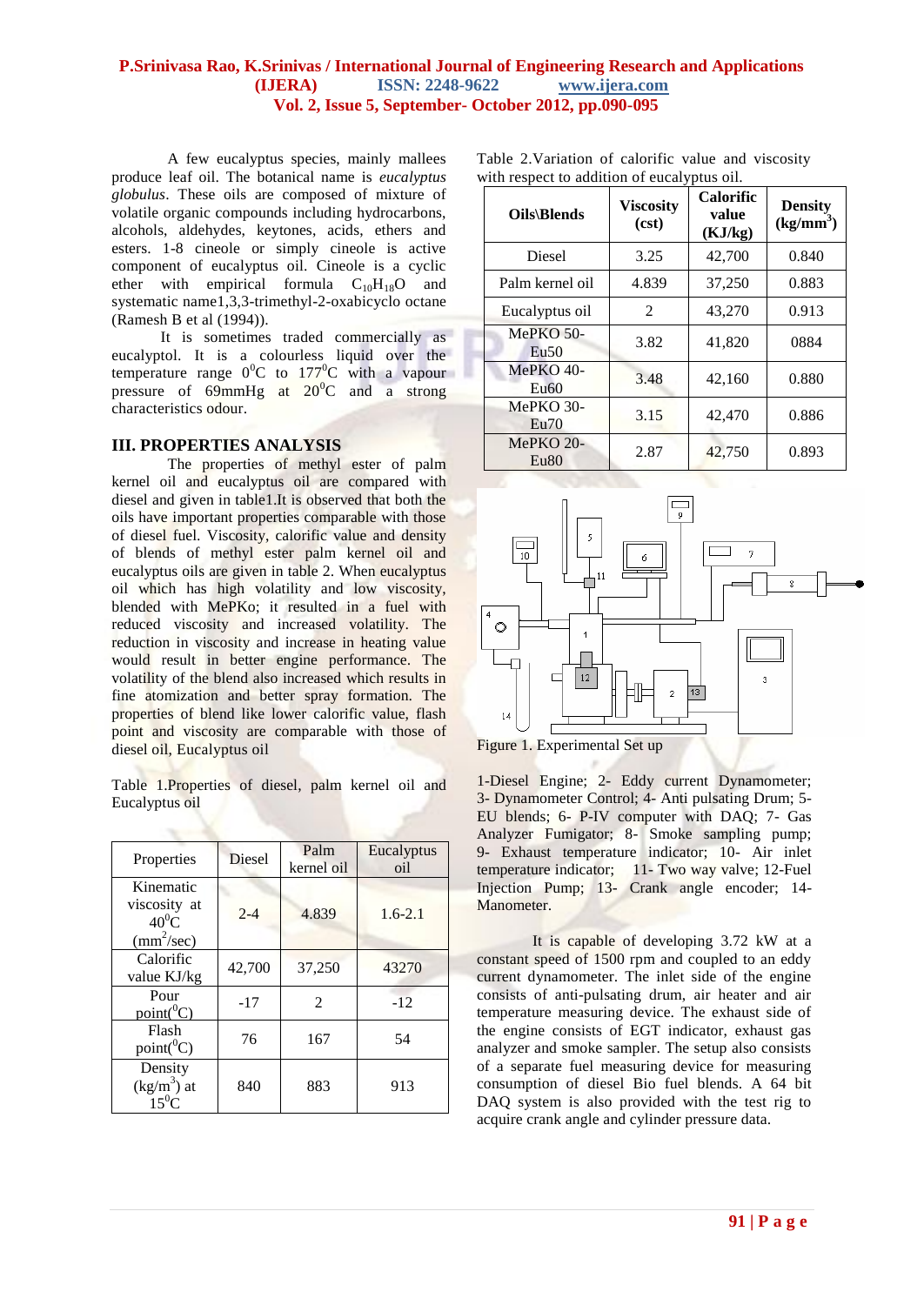## **IV. PERFORMANCE ANALYSIS**

#### **A. Brake Thermal Efficiency**

Figure 2 shows comparatively higher brake thermal efficiency for MePKO50-Eu50 blend than that of diesel fuel, at all loads. This may be due to the presence of high volatile eucalyptus oil in the blend. Basically cineole is major component of eucalyptus oil, it decomposes easily at low<br>temperature and release more intermediate temperature and release more intermediate compounds immediately after injection. This may be the reasons for better performance of MePKo50- Eu50 blend than that of std. diesel operation. The reduction in viscosity leads to improved atomization, fuel vaporization and combustion. It may be also due to better utilization of heat energy and better air entrainment. The presence of eucalyptus oil in the blend causes longer ignition delay and rapid combustion. During longer ignition delay engine accumulate more fuel before commencement of combustion and release more heat during premixed phase of combustion. This leads to higher cylinder pressure and higher brake thermal efficiency. The brake thermal efficiency of MePKo50-Eu50 at full load is 31.5% and it is 2.6% higher than that of standard diesel operation.



Fig. 2 Load Vs Brake Thermal Efficiency

#### **B. Brake Specific Energy Consumption (BSEC)**

From figure 3 it is seen that at low load the BSEC is 27MJ/KW hr for diesel and for MePKo50-Eu50 blend is 26MJ/KW hr. At full load the BSEC is 13.8MJ/KW hr for diesel and for MePKo50-Eu50 blend is 12.2 MJ/KW hr. The brake specific energy consumption of the MePKo50-Eu50 blend was lower than that of all other This may be due to better combustion and an increase in the energy content of the blend.



#### Fig. 3 **Load vs BSEC** *C Exhaust gas temperature (EGT)*

Figure 4 shows that the exhaust gas temperature of the MePKo20-Eu80 blend is higher than that of all other blends. This may be due to the lower cetane number and higher ignition delay of the blend. The cetane number of the fuel was reduced with an increase of the eucalyptus oil content in the fuel. The exhaust gas temperature of the MePKo50-Eu50 is closer to the std. diesel fuel at lower loads as well as at higher loads



Fig. 4 Load vs exhaust gas temperature

#### **V. EMISSION ANALYSIS**

#### **A. CO Emission**

The figure 5 shows the CO emission of MePKo-Eu blends with various loads. At low and medium loads, CO emissions of the blends were not much difference from std. diesel fuel operation. The CO emission of MePKo-Eu blends decreased significantly at full load. This may be due to the enrichment of oxygen in the eucalyptus oil and methyl ester palm kernel oil addition, in which an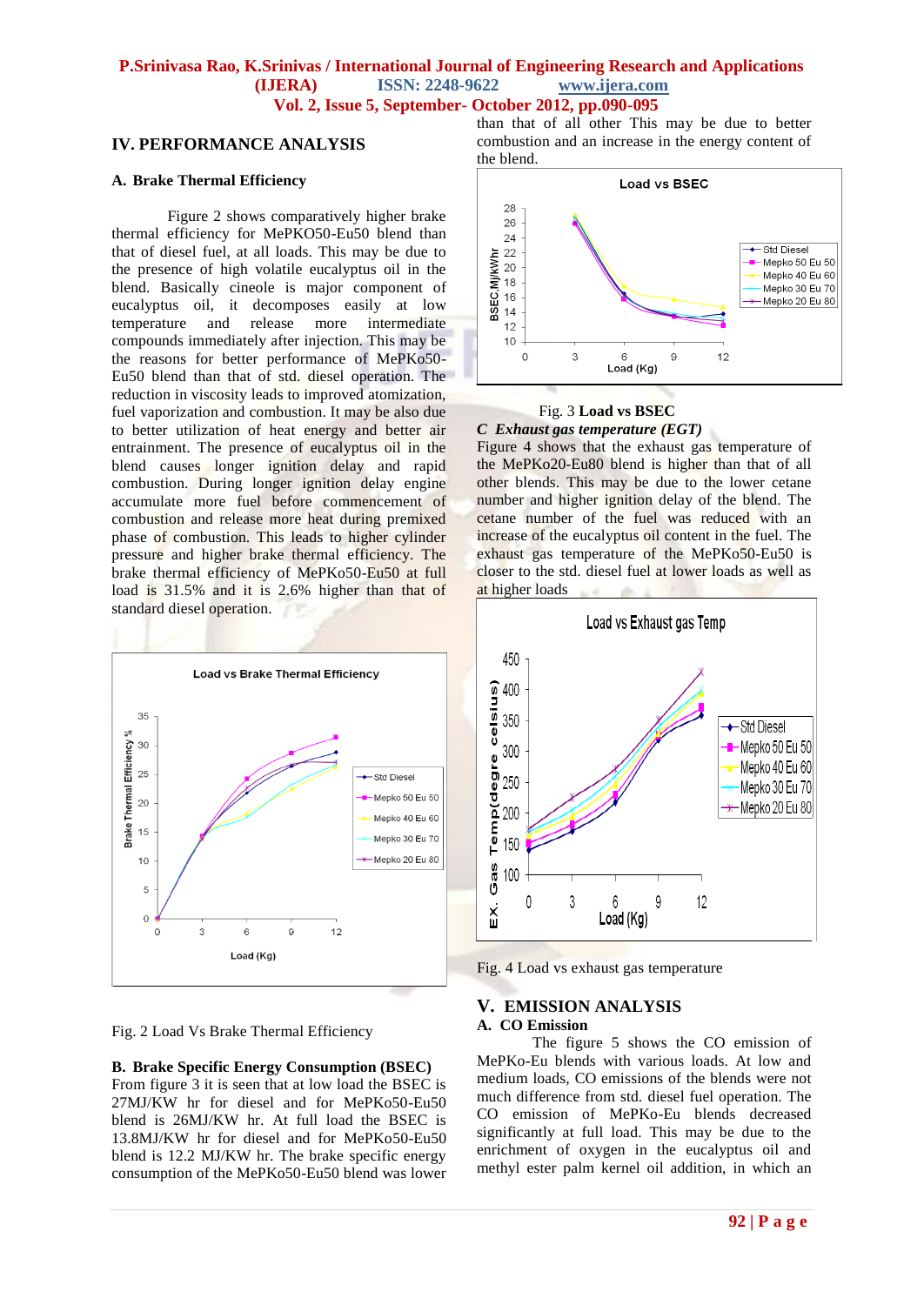increase in the proportion of oxygen promotes further oxidation of CO during the engine exhaust process. There was a 37.5% reduction of CO emission for the MePKo50-Eu50 blend at full load.



Fig. 5 Load vs CO Emissions

#### **B. HC Emission**

The Fig. 6 shows that the variation of HC emission of MePKo-Eu blends fuel under various engine load. The HC level reduces with increase in load for diesel as well as blends. It is seen that HC emissions for diesel fuel is 48 ppm at low load and 112 ppm at full load and for MePKo50-Eu50 blend it is 37ppm at low load and 74 ppm at full load. For MePKo-Eu blends, the HC emissions are lower than that of diesel fuel, and this may be due to complete combustion. There are normally some regions within the combustion chamber of an engine fueled with methyl ester where the mixture is either too rich to ignite the partially decomposed and oxidized fuel in the exhaust. Those un-burnt species are collectively known as un-burnt hydrocarbon emissions. As the ignition delay period lengthens, for example, due to a reduction in the fuel cetane number, a portion of the mixture may become over mixed with air and leaner than lean combustion limit. This may be the reason for the reduction in HC emission for blends than the diesel fuel operation.



Fig. 6 Load Vs HC Emissions

#### **C. Smoke Intensity**

The smoke emission with various load condition is shown in Fig. 7. It compares the Bosch smoke number (BSN) of various MePKo-Eu blends with std. diesel operation. It is observed that the MePKo50-Eu50 blend shows higher reduction of smoke at all loads. More specifically, at full load, it offers 50% lower smoke than that of std. diesel operation. This is due to the production of higher combustion temperature and rapid release of intermediate compounds.



Fig. 7 Load Vs Smoke Intensity

 The production of intermediate compounds splits the spray particle into finer one and provides least chances for formation of soot. This may be the main reason for lower smoke emission ofMePKo50- Eu50 blend.

#### **D. Oxides of Nitrogen( NOx)**

Fig. 8 shows that the variation of  $NO<sub>x</sub>$ emission for MePKo-Eu blends and std. diesel for different engine load. The increase in trend may be due to the presence of oxygen in both methyl ester of palm kernel oil and eucalyptus oil. Many researchers reported that oxygenate fuel blends can cause an increase in  $NO<sub>x</sub>$  emission. Normally complete combustion causes higher combustion temperature which results in higher  $NO<sub>x</sub>$  formation. Another reason for the increase in NOx emission is the cetane suppressing property of eucalyptus oil. Usually, low cetane fuels offer longer ignition delay and release more heat during the premixed phase of combustion. For MePKo50-Eu50 blend, the NOx emission was 1258ppm compare to 1225ppm of std. diesel.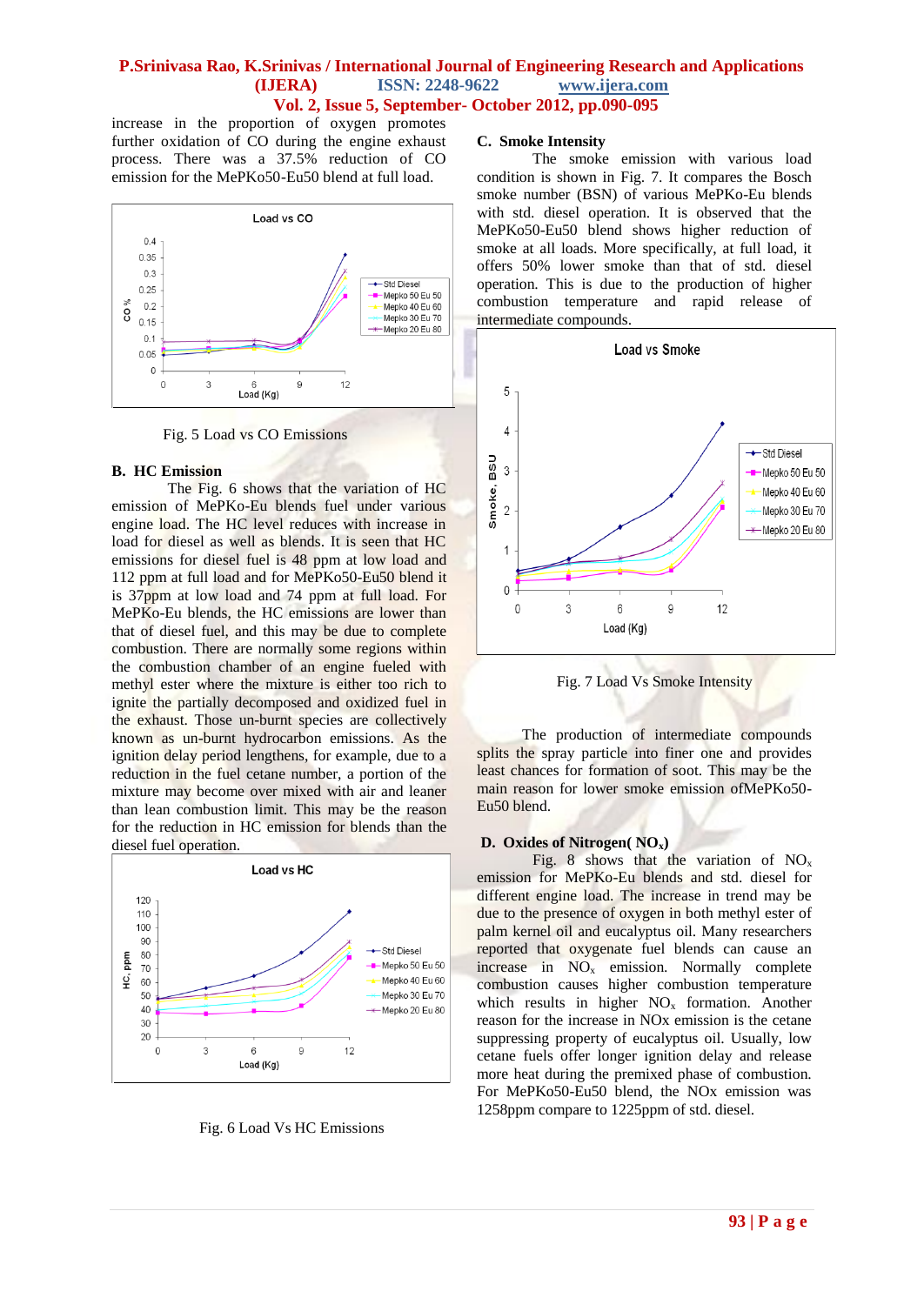## **P.Srinivasa Rao, K.Srinivas / International Journal of Engineering Research and Applications (IJERA) ISSN: 2248-9622 www.ijera.com**

 **Vol. 2, Issue 5, September- October 2012, pp.090-095**

#### Load vs Nox 1400 1200 ← Std Diesel 1000 Nox(ppm) - Mepko 50 Eu 50 800 Mepko 40 Eu 60 Mepko 30 Eu 70 600 Mepko 20 Eu 80 400 200  $\theta$  $\overline{3}$  $6$  $\mathbf{q}$  $12$ Load (Kg)

Fig. 8 Load Vs Nox Emissions

## **VI**. **COMBUSTION ANALYSIS**

The variation of cylinder peak pressure with load for methyl ester palm kernel-eucalyptus oil blends and diesel is shown in figure9. Combustion rate is mainly depends on peak pressure in the initial stages, which is influenced by the fuel taking part in uncontrolled heat release phase. The presence of eucalyptus oil in the blend decreases its viscosity and improves volatility which leads to better atomization and mixture preparation with air during the ignition delay period.

It is also observed that the cylinder peak pressure of all blends increases from no load to full load. This may be due to the low cetane value of the blend longer ignition delay. Normally low cetane fuel is more volatile and has a high latent heat of vaporization. Hence the fuel absorbs more amount of heat from the cylinder immediately after injection and results in longer ignition delay. Therefore the slope of the high eucalyptus oil is comparatively higher than that of std.diesel. Cylinder peak pressure decreases slightly with an increase in the proportion of eucalyptus oil at low load whereas it increases slightly with an increase in the proportion of eucalyptus oil at medium and high loads



Fig. 9 Load vs Cylinder peak pressure

## **VII. CONCLUSION**

Based on the experimental investigation conducted on a single cylinder DI Diesel engine using methyl ester Palm kernel oil-eucalyptus oil blends. The following major conclusions are arrived.

1.The results showed that the mixing of high cetane fuel of methyl ester of palm kernel oil with low cetane fuel of eucalyptus oil up to 50% increases brake thermal efficiency by 2.6 percentage from the std. diesel fuel.

2. Increased volatility and reduced viscosity are the benefits of these blends, which led to fine atomization and better spray formation.

3. Approximately 50% smoke reduction was achieved with MePKo50-Eu50 operation.

4. The result shows a 34% reduction in HC emission and 37.5% reduction in CO emissions for MePKo50- Eu50 blend.

5. Comparatively a slighter increment in NOx emission was found while working with MePko50- Eu50 blend at all loads.

6. The added advantage of this eucalyptus oil is that, it can be blended with any oil without any modification.

 The results also proved that the blending of methyl ester Palm Kernel oil with eucalyptus oil up to 50% increases the engine performance without much deteriorating its emission. So the MePKo50-Eu50 blend can be used as an alternative fuel in DI diesel engine.

## **VIII. ACKNOWLEDGMENT**

The authors gratefully acknowledge Dr. K. Tirupathi Reddy, Head, Department of Mechanical Engineering,RGM College of Engineering, Nandyala, A.P, India for giving the permission to conduct the experiment and valuable suggestions.

## **REFERENCES**

- 1. P.K.Devan and N.V.Mahalakshmi (2010), 'Combustion, Emission and Performance Characteristics of Diesel Engine Fueled with Eucalyptus oil with an Ignition Enhancer', International Journal of Green Energy, Energy and Enviroment,Vol.1,No.1,pp.40- 49.
- 2. Gopala krishnan KV and RaoPS (1996),'Use of non edible vegetable oils as alternate fuels in diesel engines', DNEs project Report I.C.E.lab.IIT,Madras-36.
- 3. Karthikeyan.R Nallusamy.N, Alugumoorthy. N and I.langovan.V,A (2010), Detailed Experimental investigation on hot airassisted turpentine direct injected compression ignition engine', International Journal of Engineering Science and Technology, Vol 2(9), 5034-49.
- 4. P.K.Devan and N.V.Mahalakshmi (2009), 'Study of the performance, emission and combustion characteristics of a diesel engine